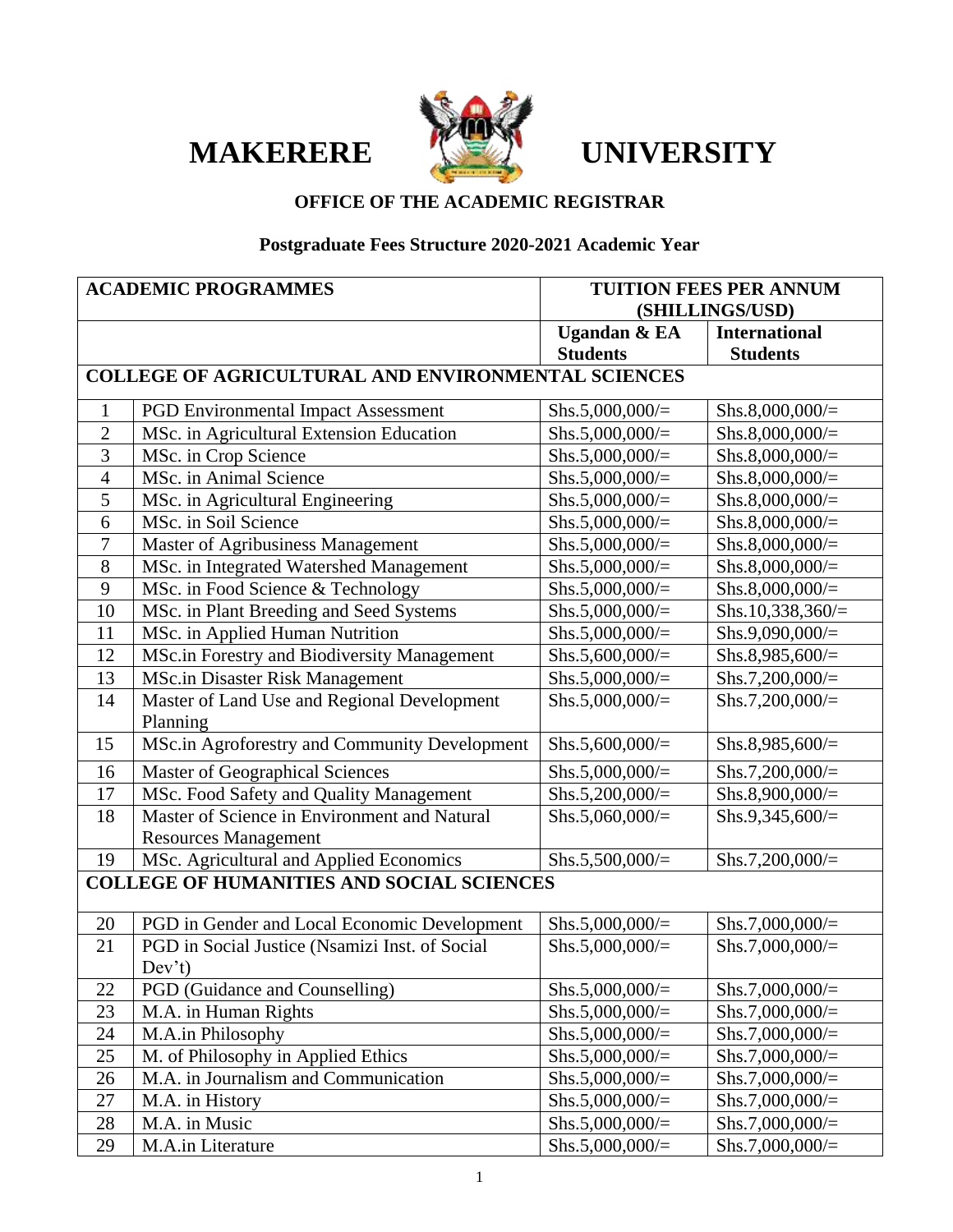| Shs.7,000,000/ $=$ |
|--------------------|
| Shs.7,000,000/ $=$ |
| $Shs.7,000,000/=$  |
|                    |
| Shs.7,000,000/ $=$ |
| $Shs.7,000,000/=$  |
| $Shs.7,000,000/=$  |
| Shs.9,000,000/=    |
| $Shs.9,000,000/=$  |
| $Shs.9,000,000/=$  |
|                    |
| Shs.9,000,000/ $=$ |
| $Shs.7,000,000/=$  |
| Shs.7,000,000/ $=$ |
| Shs.7,000,000/ $=$ |
| Shs.7,000,000/ $=$ |
|                    |

## **COLLEGE OF COMPUTING AND INFORMATION SCIENCES**

| 44 | <b>PGD</b> in Information Technology    | Shs.5,000,000/ $=$ | Shs.12,280,000/ $=$ |
|----|-----------------------------------------|--------------------|---------------------|
| 45 | PGD in Computer Science                 | Shs.5,000,000/ $=$ | Shs.12,750,000/ $=$ |
| 46 | PGD in Data Communication and Software  | Shs.5,000,000/ $=$ | Shs.12,901,000/ $=$ |
|    | Engineering                             |                    |                     |
| 47 | PGD in Information Systems              | Shs.5,000,000/ $=$ | Shs.11,200,000/ $=$ |
| 48 | MSc. in Computer Science                | Shs.5,000,000/ $=$ | Shs.12,750,000/ $=$ |
| 49 | <b>Master of Information Technology</b> | Shs.5,000,000/ $=$ | Shs.12,280,000/ $=$ |
| 50 | MSc. in Data Communication and Software | Shs.6,000,000/ $=$ | Shs.15,112,600/ $=$ |
|    | Engineering                             |                    |                     |
| 51 | MSc. in Information Systems             | Shs.5,600,000/ $=$ | Shs.11,200,000/ $=$ |
| 52 | MSc. in Information Science             | Shs.5,000,000/ $=$ | Shs.8,000,000/ $=$  |
| 53 | MSc. in Records and Archives Management | Shs.5,000,000/ $=$ | Shs.8,000,000/ $=$  |

#### **COLLEGE OF BUSINESS AND MANAGEMENT SCIENCES**

| 54                                               | PGD in Demography                                 | Shs.5,000,000/ $=$ | $Shs.7,000,000/=$   |
|--------------------------------------------------|---------------------------------------------------|--------------------|---------------------|
| 55                                               | <b>PGD</b> in Statistics                          | Shs.5,000,000/ $=$ | $Shs.7,000,000/=$   |
| 56                                               | M.A. in Economic Policy and Planning              | Shs.5,000,000/ $=$ | Shs.7,000,000/ $=$  |
| 57                                               | M.A. in Economic Policy Management                | Shs.5,000,000/ $=$ | Shs.9,090,000/ $=$  |
| 58                                               | M.A in Economics                                  | Shs.5,000,000/ $=$ | Shs.7,000,000/ $=$  |
| 59                                               | <b>Master of Business Administration</b>          | Shs.5,000,000/ $=$ | Shs.7,000,000/ $=$  |
| 60                                               | <b>Master of Statistics</b>                       | Shs.5,000,000/ $=$ | Shs.7,000,000/ $=$  |
| 61                                               | MSc.in Population and Reproductive Health         | Shs.5,000,000/ $=$ | Shs.7,000,000/ $=$  |
| 62                                               | MSc. in Quantitative Economics                    | Shs.5,000,000/ $=$ | Shs.7,000,000/ $=$  |
| 63                                               | Master in Financial Services (Uganda Institute of | Shs.5,000,000/ $=$ | Shs.7,000,000/ $=$  |
|                                                  | <b>Banking and Financial Services</b> )           |                    |                     |
| 64                                               | Master in Public Infrastructure Management        | Shs.5,000,000/ $=$ | $Shs.7,200,000/=$   |
|                                                  | (Block week Modular)                              |                    |                     |
| <b>COLLEGE OF EDUCATION AND EXTERNAL STUDIES</b> |                                                   |                    |                     |
| 65                                               | <b>PGD</b> in Education                           | Shs.5,000,000/ $=$ | Shs.10,100,000/ $=$ |
| 66                                               | PGD in Medical Education (Mulago Health Tutors    | Shs.5,000,000/ $=$ |                     |
|                                                  | College)                                          |                    |                     |
| 67                                               | M.Ed. in Curriculum Studies                       | Shs. $5,100,000/=$ | Shs.10,100,000/ $=$ |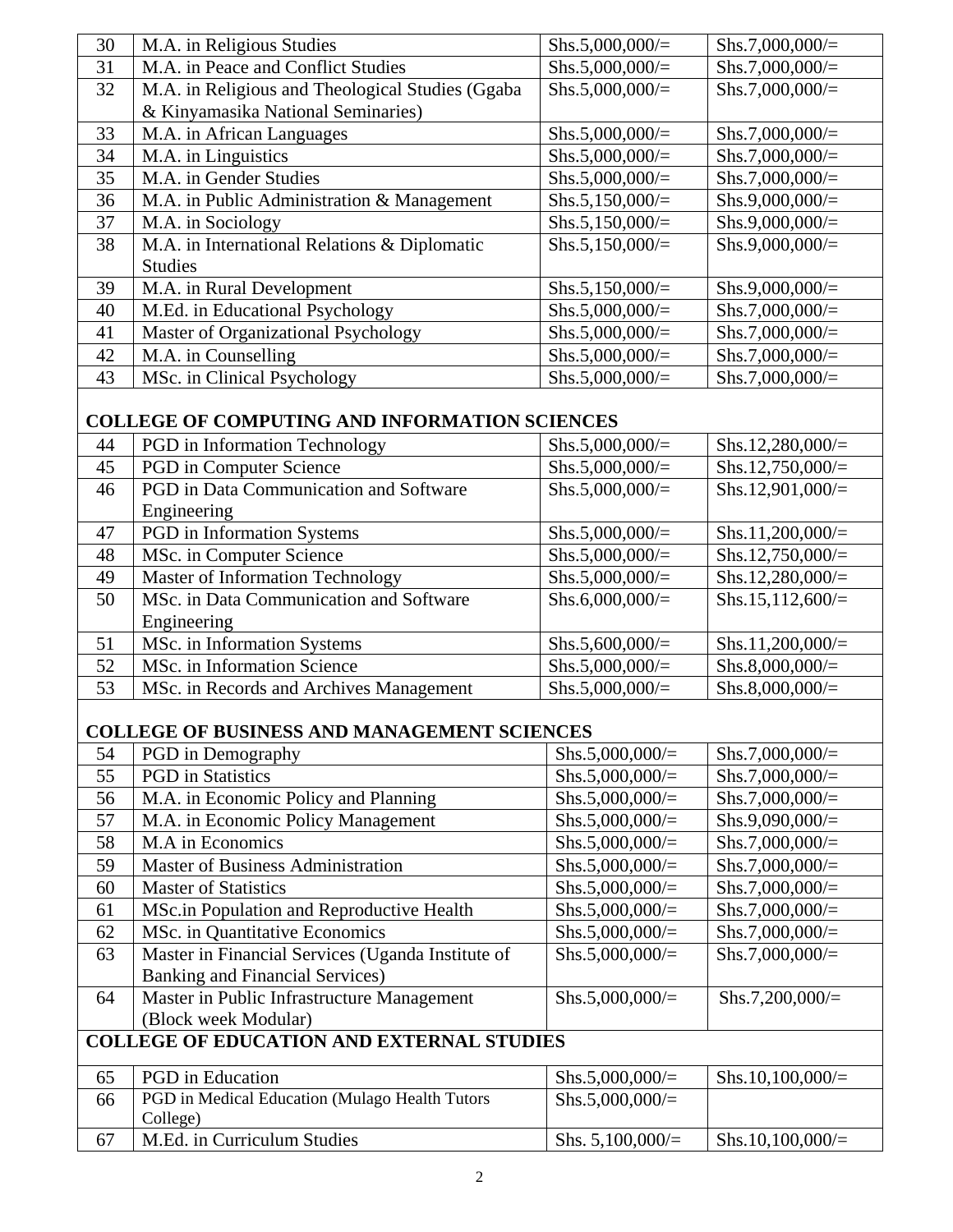| 68  | Master of Adult and Community Education         | Shs.5,000,000/ $=$  | Shs.10,100,000/ $=$ |
|-----|-------------------------------------------------|---------------------|---------------------|
| 69  | Master of Instructional Design and Technology   | Shs.5,200,000/ $=$  | Shs. 10,700,000/=   |
| 70  | Master of Education, Options:                   | Shs. $5,100,000/=$  | Shs.10,100,000/ $=$ |
|     | a) Educational Management,                      |                     |                     |
|     | b) Foundations of Education,                    |                     |                     |
|     | c) Educational Policy and Planning              |                     |                     |
|     | d) Early Childhood Education and Development,   |                     |                     |
|     | e) Language and Literature Education,           |                     |                     |
|     | Social Science and Humanities Education,<br>f   |                     |                     |
|     | <b>Science Education</b><br>$\sigma$ )          |                     |                     |
| 71  | Master of Higher Education (MAHE), Options:     | Shs.5,000,000/ $=$  | $Shs.8,000,000/=$   |
|     | a) Leadership and Management                    |                     |                     |
|     | b) Teaching and Learning                        |                     |                     |
|     | c) Research and Innovation                      |                     |                     |
|     | <b>SCHOOL OF LAW</b>                            |                     |                     |
|     |                                                 |                     |                     |
| 72  | <b>Master of Laws</b>                           | Shs.5,000,000/ $=$  | $Shs.8,000,000/=$   |
|     |                                                 |                     |                     |
|     | <b>COLLEGE OF HEALTH SCIENCES</b>               |                     |                     |
| 73  | M. Med: Internal Medicine                       | Shs.5,000,000/ $=$  | Shs.8,000,000/ $=$  |
| 74  | M.Med: Family Medicine                          | $Shs.5,000,000/=$   | Shs.8,000,000/ $=$  |
| 75  | M.Med: Emergency Medicine                       | Shs. $5,000,000/=$  | Shs.17,987,680/=    |
| 76  | M.Med: Neurosurgery                             | Shs.10,000,000/ $=$ | $Shs.22, 116,000/=$ |
| 77  | M.Med: Microbiology                             | Shs.5,000,000/ $=$  | Shs.8,000,000/ $=$  |
| 78  | M.Med: Ophthalmology                            | Shs.5,000,000/ $=$  | Shs.8,000,000/ $=$  |
| 79  | M.Med: Paediatrics and Child Health             | $Shs.5,000,000/=$   | Shs.8,000,000/ $=$  |
| 80  | M.Med: Pathology                                | Shs.5,000,000/ $=$  | Shs.8,000,000/ $=$  |
| 81  | M.Med: Psychiatry                               | $Shs.5,000,000/=$   | $Shs.8,000,000/=$   |
| 82  | M.Med: Radiology                                | $Shs.5,000,000/=$   | Shs.8,000,000/ $=$  |
| 83  | M.Med: Ear, Nose & Throat                       | Shs.5,000,000/ $=$  | Shs.8,000,000/ $=$  |
| 84  | M.Med: Surgery                                  | Shs.5,000,000/ $=$  | Shs.8,000,000/ $=$  |
| 85  | M.Med: Obstetrics & Gynaecology                 | $Shs.5,000,000/=$   | $Shs.8,000,000/=$   |
| 86  | M.Med: Anaesthesia                              | $Shs.5,000,000/=$   | Shs.8,000,000/ $=$  |
| 87  | M.Med: Orthopaedics                             | $Shs.5,000,000/=$   | Shs.8,000,000/ $=$  |
| 88  | MSc. in Medical Illustration                    | Shs.5,000,000/ $=$  | Shs.8,000,000/ $=$  |
| 89  | MSc. in Human Anatomy                           | Shs.5,000,000/ $=$  | $Shs.8,000,000/=$   |
| 90  | MSc. in Pharmacology                            | $Shs.5,000,000/=$   | Shs.8,000,000/ $=$  |
| 91  | MSc. in Physiology                              | Shs.5,000,000/ $=$  | Shs.8,000,000/ $=$  |
| 92  | MSc. in Clinical Epidemiology & Biostatistics   | Shs.5,000,000/=     | Shs.8,000,000/ $=$  |
| 93  | MSc. in Immunology and Clinical Microbiology    | Shs.5,000,000/ $=$  | Shs.10,100,000/ $=$ |
| 94  | MSc. in Pharmaceuticals and Health Supplies Mgt | $Shs.5,000,000/=$   | Shs.10,100,000/ $=$ |
| 95  | MSc. in Pharmacognosy                           | Shs.5,000,000/=     | Shs.10,100,000/ $=$ |
| 96  | MSc.in Health Professions Education (Distance)  | Shs.5,000,000/ $=$  | Shs.15,000,000/ $=$ |
| 97  | <b>MSc.in Biostatistics</b>                     | Shs. $5,500,000/=$  | $Shs.10,100,000/=$  |
| 98  | Master of Nursing (Midwifery & Women's Health)  | $Shs.5,000,000/=$   | Shs.10,100,000/ $=$ |
| 99  | Master of Public Health (Full Time)             | Shs.7,193,351/=     | Shs.18,150,000/=    |
| 100 | Master of Public Health (Distance)              | Shs.5,395,000/ $=$  | Shs.13,612,500/ $=$ |
| 101 | Master of Health Services Research              | $Shs.5,000,000/=$   | Shs.10,100,000/ $=$ |
| 102 | Master of Public Health Nutrition               | $Shs.5,000,000/=$   | Shs.15,150,000/ $=$ |
| 103 | Master of Public Health Disaster Management     | Shs.5,000,000/ $=$  | Shs.15,150,000/ $=$ |
| 104 | Master of Health Sciences in Bioethics          | $Shs.5,000,000/=$   | Shs.15,150,000/ $=$ |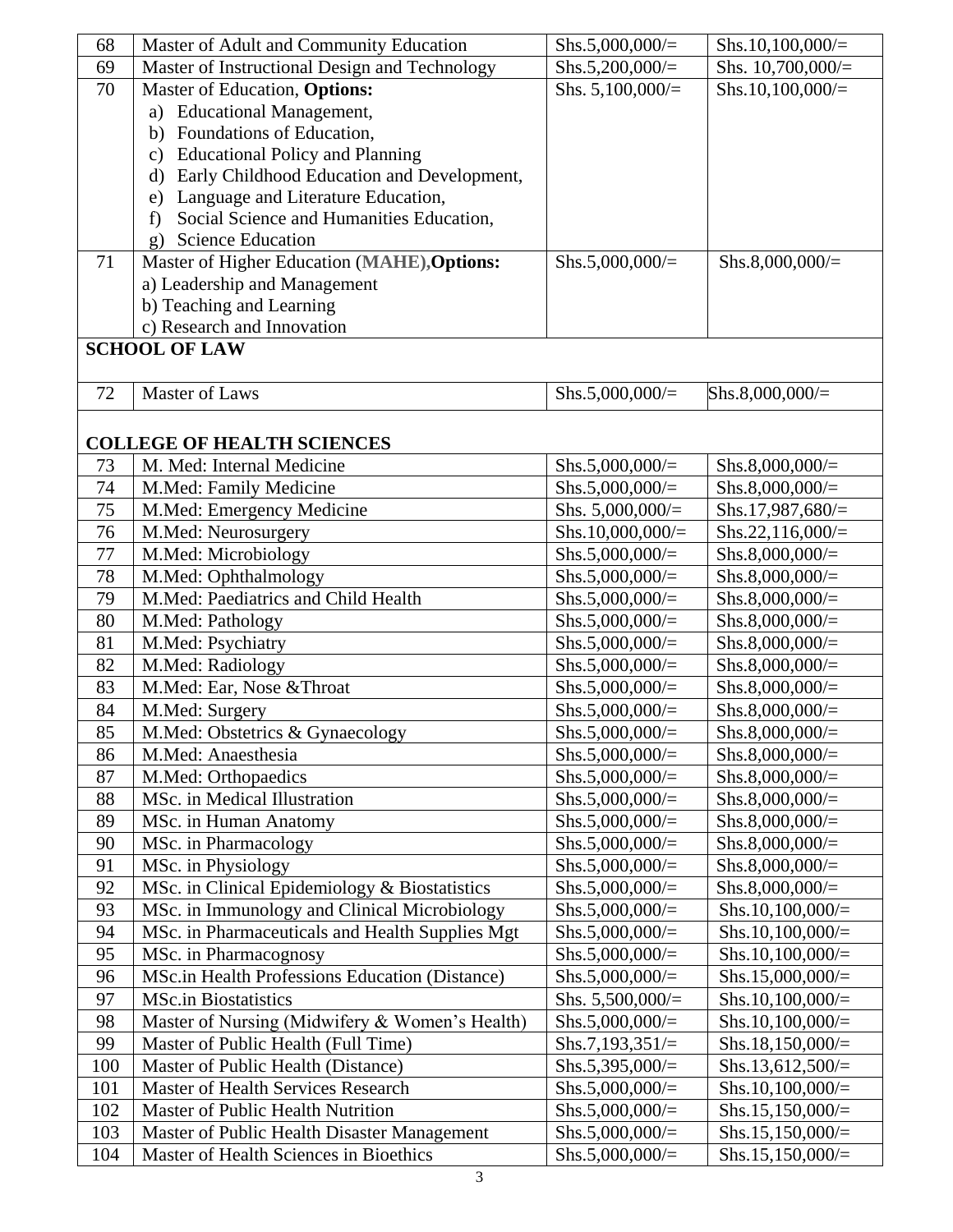| 105 | Master of Health Informatics                                            | Shs.5,000,000/ $=$ | $Shs.11,500,000/=$  |
|-----|-------------------------------------------------------------------------|--------------------|---------------------|
| 106 | Master of Dentistry (Oral & Maxillofacial Surgery)                      | Shs $5,000,000/$ = | Shs 10,100,000/=    |
| 107 | Master of Public Health Monitoring and Evaluation                       | Shs.5,000,000/ $=$ | Shs.17,500,000/ $=$ |
| 108 | Master of Science in Bioinformatics                                     | Shs.6,625,000/ $=$ | Shs.12,556,188/ $=$ |
|     | <b>COLLEGE OF NATURAL SCIENCES</b>                                      |                    |                     |
| 109 | MSc. in Physics                                                         | Shs.5,000,000/ $=$ | Shs.8,000,000/ $=$  |
| 110 | MSc. in Chemistry                                                       | Shs.5,000,000/ $=$ | Shs.8,000,000/ $=$  |
| 111 | MSc. in Botany Options: a)Molecular Biology &                           | Shs.5,000,000/ $=$ | Shs.8,000,000/ $=$  |
|     | Genetics, b)Natural Resources Ecology &                                 |                    |                     |
|     | Conservation, c)Plant Taxonomy & Biosystematics,                        |                    |                     |
|     | d)Microbiology & Plant Pathology and e)Plant                            |                    |                     |
|     | Physiology                                                              |                    |                     |
| 112 | MSc. in Zoology Options: a) Fisheries and Aquatic                       | Shs.5,000,000/ $=$ | Shs.8,000,000/ $=$  |
|     | Sciences, b) Entomology, c) Parasitology                                |                    |                     |
|     | d) Wildlife Ecology and Management                                      |                    |                     |
| 113 | MSc. in Geology                                                         | Shs.5,000,000/ $=$ | Shs.8,000,000/ $=$  |
| 114 | MSc. in Biochemistry                                                    | Shs.5,000,000/ $=$ | $Shs.10,100,000/=$  |
| 115 | <b>MSc.in Petroleum Geosciences</b>                                     | Shs.5,000,000/ $=$ | Shs.10,100,000/ $=$ |
| 116 | MSc. Mathematics                                                        | Shs.5,200,000/ $=$ | Shs. $6,500,000/=$  |
| 117 | <b>MSc. Applied Mathematics</b>                                         | Shs.5,200,000/ $=$ | Shs. $6,500,000/$ = |
|     | COLLEGE OF ENGINEERING, DESIGN, ART AND TECHNOLOGY                      |                    |                     |
| 118 | <b>PGD</b> in Construction Project Management                           | Shs.5,000,000/ $=$ | Shs.8,000,000/ $=$  |
| 119 | PGD in Urban Planning and Design                                        | Shs.5,000,000/ $=$ | Shs.8,000,000/ $=$  |
| 120 | MSc. in Mechanical Engineering                                          | Shs.5,000,000/ $=$ | Shs.8,000,000/ $=$  |
| 121 | Master of Architecture                                                  | Shs.5,000,000/ $=$ | $Shs.8,000,000/=$   |
| 122 | MSc. in Renewable Energy                                                | Shs.5,000,000/ $=$ | Shs.8,000,000/ $=$  |
| 123 | MSc. in Technology Innovation and Industrial                            | Shs.5,000,000/ $=$ | Shs.8,000,000/ $=$  |
|     | Development                                                             |                    |                     |
| 124 | MSc. in Civil Engineering                                               | Shs.5,000,000/ $=$ | Shs.8,000,000/ $=$  |
| 125 | MSc. in Urban Planning & Design                                         | Shs.5,000,000/ $=$ | Shs.8,000,000/ $=$  |
| 126 | MSc. in Geo-Information Science and Technology                          | Shs.5,000,000/ $=$ | $Shs.8,000,000/=$   |
| 127 | MSc. in Power Systems Engineering                                       | Shs.5,700,000/ $=$ | Shs.11,312,000/=    |
| 128 | MSc. in Telecommunication Engineering                                   | Shs.5,700,000/ $=$ | Shs.11,312,000/ $=$ |
| 129 | MSc. in Construction Management                                         | Shs.5,700,000/ $=$ | Shs.11,312,000/ $=$ |
| 130 | M.A. in Fine Art                                                        | Shs.5,000,000/ $=$ | Shs.8,000,000/ $=$  |
|     |                                                                         |                    |                     |
|     | <b>COLLEGE OF VETERINARY MEDICINE, ANIMAL RESOURCES AND BIOSECURITY</b> |                    |                     |
| 131 | PGD in Livestock Development Planning &<br>Management                   | Shs.5,000,000/ $=$ | Shs.10,100,000/ $=$ |
| 131 | Master of Vet. Medicine (Food Animal Health &                           | Shs.5,000,000/ $=$ | Shs.10,100,000/ $=$ |
|     | Production)                                                             |                    |                     |
| 132 | MSc. in Molecular Biology                                               | Shs.5,000,000/ $=$ | Shs.10,100,000/ $=$ |
| 133 | MSc. in Veterinary Pathology                                            | Shs.5,000,000/ $=$ | Shs.10,100,000/ $=$ |
| 134 | Master of Veterinary Preventive Medicine (Field                         | Shs.5,000,000/ $=$ | Shs.10,100,000/ $=$ |
|     | Epidemiology Track)                                                     |                    |                     |
| 135 | Master of Biomedical Laboratory Sciences and                            | Shs.5,000,000/ $=$ | Shs.10,100,000/ $=$ |
|     | Management                                                              |                    |                     |
| 136 | <b>MSc.in International Infectious Diseases</b>                         | Shs.5,000,000/ $=$ | Shs.10,100,000/ $=$ |
|     | Management                                                              |                    |                     |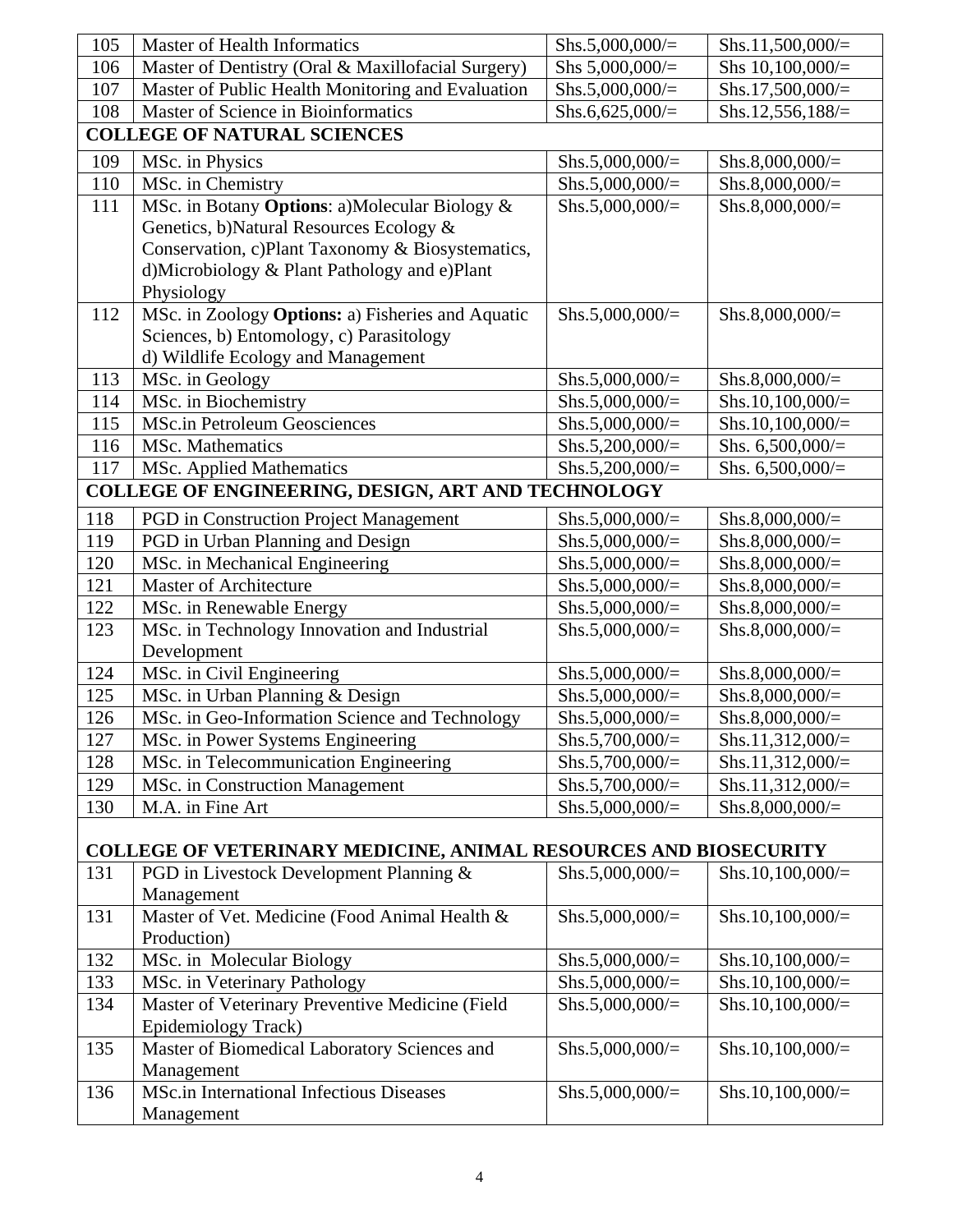| 137 | MSc.in Wildlife Health and Management. Tracks:                             | Shs.5,200,000/ $=$  | Shs. $9,500,000/$ =                        |  |
|-----|----------------------------------------------------------------------------|---------------------|--------------------------------------------|--|
|     | a) Wildlife Clinical Medicine                                              |                     |                                            |  |
|     | b) Wildlife Resource Management                                            |                     |                                            |  |
|     | c) Aquatic Health Management                                               |                     |                                            |  |
|     |                                                                            |                     |                                            |  |
| 138 | MSc.in Livestock Development and Management.                               | Shs.5,200,000/ $=$  | Shs. $8,900,000/$ =                        |  |
|     | Tracks:                                                                    |                     |                                            |  |
|     | a) Livestock Sector Planning and Management                                |                     |                                            |  |
|     | b) Animal Product Processing, Entrepreneurship and                         |                     |                                            |  |
|     | Safety.                                                                    |                     |                                            |  |
|     | <b>MAKERERE UNIVERSITY BUSINESS SCHOOL</b>                                 |                     |                                            |  |
| 139 | Master of Business Administration - Evening                                | Shs.4,400,000/=     | USD2,916                                   |  |
| 140 | MSc. in Accounting and Finance                                             | Shs.4,200,000/ $=$  | USD2,356                                   |  |
| 141 | MSc. in Marketing                                                          | Shs.4,000,000/=     | USD2,356                                   |  |
| 142 | Master of Human Resource Management                                        | Shs.4,000,000/=     | USD2,356                                   |  |
| 143 | MSc. in Procurement & Supply Chain Management                              | Shs.4,300,000/ $=$  | <b>USD2,916</b>                            |  |
|     | MSc. in Leadership and Governance                                          |                     |                                            |  |
| 144 |                                                                            | Shs.4,200,000/ $=$  | USD2,356                                   |  |
| 145 | MSc. in Entrepreneurship                                                   | Shs.4,200,000/ $=$  | USD2,356                                   |  |
| 146 | M.A. in Economic Policy Management                                         | Shs.4,300,000/ $=$  | USD2,664                                   |  |
| 147 | <b>Master of International Business</b>                                    | Shs.4,300,000/ $=$  | <b>USD2,664</b>                            |  |
| 148 | Master of Hospitality and Tourism Management                               | Shs.4,300,000/ $=$  | <b>USD2,664</b>                            |  |
| 149 | Master of Business Administration (Modular)                                | Shs.6,000,000/ $=$  | USD3,474                                   |  |
| 150 | MSc. in Banking & Investment Management                                    | Shs.4,300,000/ $=$  | <b>USD2,664</b>                            |  |
| 152 | Master of Energy Economics and Governance                                  | Shs.4,800,000/ $=$  | <b>USD2,000</b>                            |  |
|     |                                                                            |                     |                                            |  |
|     |                                                                            |                     |                                            |  |
| 153 | DOCTORAL DEGREES BY COURSEWORKS AND DISSERTATIONS<br>PhD in Health Science | Shs.10,000,000/=    |                                            |  |
|     |                                                                            | Shs.7,000,000/ $=$  | Shs.15,000,000/ $=$<br>Shs.13,000,000/ $=$ |  |
| 154 | PhD in Agricultural and Rural Innovation                                   |                     |                                            |  |
| 155 | PhD in Data Communication & Software                                       | Shs.7,000,000/ $=$  | Shs.10,000,000/=                           |  |
|     | Engineering                                                                |                     |                                            |  |
| 156 | PhD in Computer Science                                                    | Shs.7,000,000/ $=$  | Shs.10,000,000/ $=$                        |  |
| 157 | PhD in Information Technology                                              | Shs.7,000,000/ $=$  | Shs.10,000,000/ $=$                        |  |
| 158 | PhD in Information Systems                                                 | Shs.8,000,000       | Shs.16,000,000/ $=$                        |  |
| 159 | PhD in Information Science                                                 | Shs.7,000,000/ $=$  | Shs.10,000,000/ $=$                        |  |
| 160 | PhD in Educational Management                                              | Shs.7,000,000/ $=$  | Shs.10,000,000/=                           |  |
| 161 | PhD in Plant Breeding and Biotechnology                                    | Shs.7,000,000/ $=$  | Shs.10,338,360/ $=$                        |  |
| 162 | PhD in Bioinformatics                                                      | Shs.10,662,500/ $=$ | Shs.16,337,730/ $=$                        |  |
|     |                                                                            |                     |                                            |  |
|     | DOCTORAL DEGREES BY RESEARCH ONLY                                          |                     |                                            |  |
|     | <b>COLLEGE OF COMPUTING AND INFORMATION TECHNOLOGY</b>                     |                     |                                            |  |
| 163 | PhD degrees tenable in the School of Computing and                         |                     |                                            |  |
|     | <b>Informatics Technology</b>                                              | Shs.7,000,000       | Shs.10,000,000                             |  |
| 164 | PhD degrees tenable in the East African School of                          |                     |                                            |  |
|     | Library and Information Science                                            | Shs.7,000,000       | Shs.10,000,000                             |  |
|     | <b>COLLEGE OF AGRICULTURAL AND ENVIRONMENTAL SCIENCE</b>                   |                     |                                            |  |
|     | PhD degrees tenable in the School of Forestry,                             |                     |                                            |  |
| 165 | <b>Environmental And Geographical Studies</b>                              | Shs.7,000,000       | Shs.9,000,000                              |  |
|     | PhD degrees tenable in the School of Food                                  |                     |                                            |  |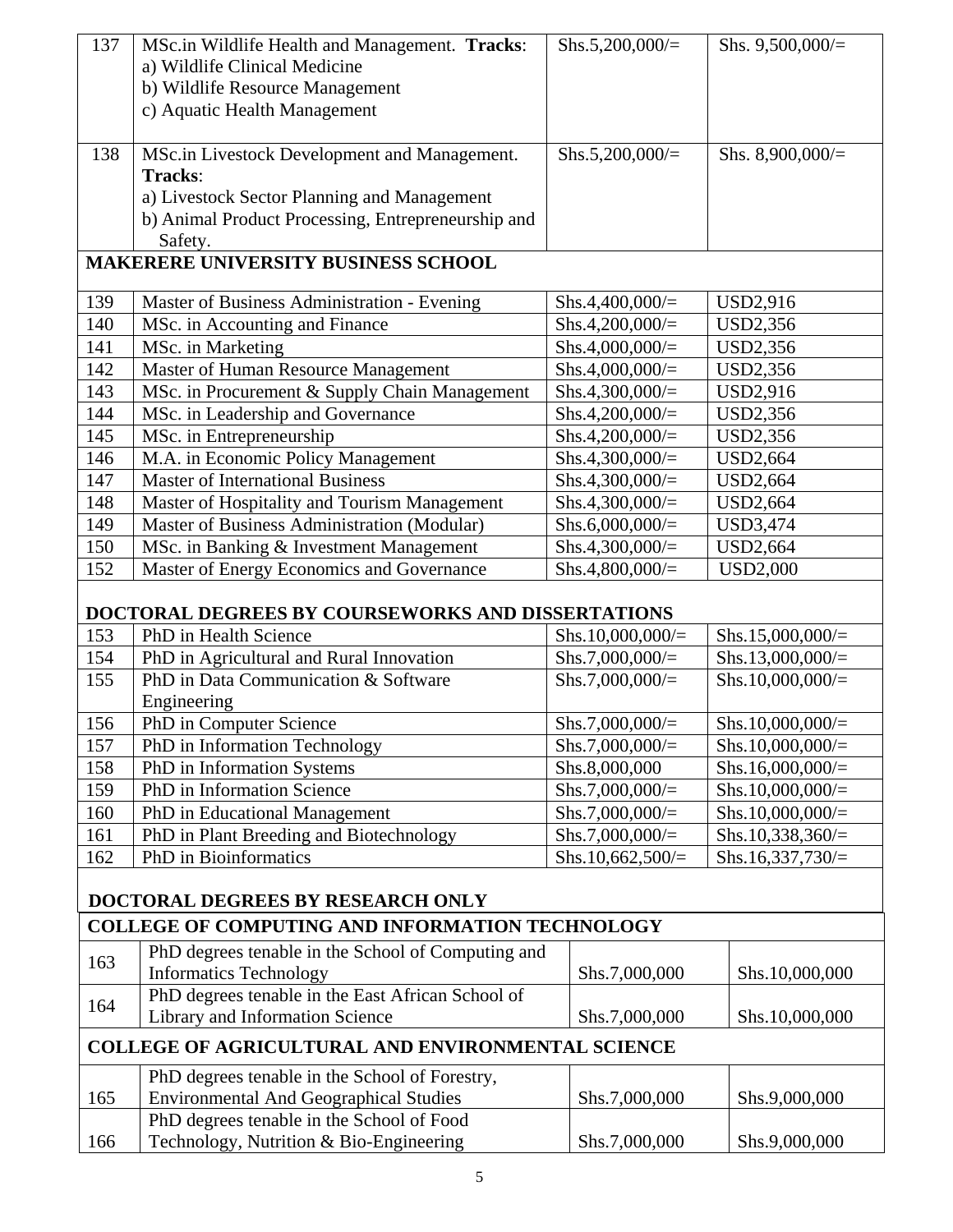|                                                      | PhD degrees tenable in the School of Agricultural        |                |                  |
|------------------------------------------------------|----------------------------------------------------------|----------------|------------------|
| 167                                                  | <b>Sciences</b>                                          | Shs.7,000,000  | Shs.9,000,000    |
| <b>COLLEGE OF HUMANITIES AND SOCIAL SCIENCES</b>     |                                                          |                |                  |
| 168                                                  | PhD degrees tenable in the School of Women &             |                |                  |
|                                                      | <b>Gender Studies</b>                                    | Shs.7,000,000  | Shs.9,000,000    |
| 169                                                  | PhD degrees tenable in the School of Liberal &           |                |                  |
|                                                      | Performing Arts                                          | Shs.7,000,000  | Shs.9,000,000    |
| 170                                                  | PhD degrees tenable in the School of Social Sciences     | Shs.7,000,000  | Shs.9,000,000    |
| 171                                                  | PhD degrees tenable in the School of Languages,          |                |                  |
|                                                      | Literature and Communication                             | Shs.7,000,000  | Shs.9,000,000    |
| 172                                                  | PhD degrees tenable in the School Of Psychology          | Shs.7,000,000  | Shs.9,000,000    |
|                                                      | <b>COLLEGE OF BUSINESS AND MANAGEMENT SCIENCES</b>       |                |                  |
| 173                                                  | PhD degrees tenable in the School of Economics           | Shs.10,000,000 | Shs.20,000,000   |
| 174                                                  | PhD degrees tenable in the School of Business            | Shs.8,000,000  | Shs.9,873,540    |
| 175                                                  | PhD degrees tenable in the School of Statistics and      |                |                  |
|                                                      | <b>Applied Economics</b>                                 | Shs.8,587,500  | Shs.9,550,000    |
|                                                      | <b>COLLEGE OF EDUCATION AND EXTERNAL STUDIES</b>         |                |                  |
| 176                                                  | PhD degrees tenable in the East African School of        |                |                  |
|                                                      | <b>Higher Education Studies and Development</b>          | Shs.7,000,000  | Shs.10,100,000   |
| 177                                                  | PhD degrees tenable in the School of Distance & Life-    |                |                  |
|                                                      | Long Learning                                            | Shs.7,000,000  | Shs.10,100,000   |
| 178                                                  | PhD degrees tenable in the School of Education           | Shs.7,000,000  | Shs.10,100,000   |
|                                                      | <b>SCHOOL OF LAW</b>                                     |                |                  |
| 179                                                  | Doctor of Laws (LLD)                                     | Shs.7,000,000  | Shs.9,000,000    |
|                                                      | <b>COLLEGE OF ENGINEERING, DESIGN ART AND TECHNOLOGY</b> |                |                  |
| 180                                                  | PhD degrees tenable in the School of Built               |                |                  |
|                                                      | Environment                                              | Shs.8,000,000  | Shs.9,873,540    |
| 181                                                  | PhD degrees tenable in the School of Engineering         | Shs.8,000,000  | Shs.9,873,540    |
| 182                                                  | PhD degrees tenable in the Margaret Trowell School       |                |                  |
|                                                      | of Industrial and Fine Arts                              | Shs.7,000,000  | Shs.9,000,000    |
|                                                      | <b>COLLEGE OF NATURAL SCIENCES</b>                       |                |                  |
| 183                                                  | PhD degrees tenable in the School of Biological          |                |                  |
|                                                      | Sciences                                                 | Shs.7,000,000  | Shs.10,000,000   |
| 184                                                  | PhD degrees tenable in the School of Physical            |                |                  |
|                                                      | Sciences                                                 | Shs.7,000,000  | Shs.10,000,000   |
|                                                      | <b>COLLEGE OF HEALTH SCIENCES</b>                        |                |                  |
| 185                                                  | PhD degrees tenable in the School of Medicine            | Shs.8,525,000  | Shs.11,250,000   |
| 186                                                  | Doctor of Medicine (MD) in Medical Practice              | Shs.8,525,000  | Shs.11,250,000   |
| 187                                                  | PhD degrees tenable in the School of Biomedical          |                |                  |
|                                                      | Sciences                                                 | Shs.8,525,000  | Shs.11,250,000   |
| 188                                                  | PhD degrees tenable in the School of Public Health       | Shs.7,000,000  | Shs.10,000,000   |
| 189                                                  | PhD degrees tenable in the School of Health Sciences     | Shs.8,525,000  | Shs.11,250,000   |
| <b>COLLEGE OF VETERINARY AND PREVENTIVE MEDICINE</b> |                                                          |                |                  |
| 190                                                  | PhD degrees tenable in the School of Veterinary          |                |                  |
|                                                      | Medicine & Animal Resources                              | Shs.7,775,000  | Shs.12,750,000   |
| 191                                                  | PhD degrees tenable in the School of Biosecurity,        |                |                  |
|                                                      | Biotechnical & Laboratory Sciences                       | Shs.7,775,000  | Shs.12,750,000   |
| <b>MAKERERE UNIVERSITY BUSINESS SCHOOL</b>           |                                                          |                |                  |
| 192                                                  | PhD degrees tenable at MUBS                              | Shs.8,000,000  | <b>USD 2,887</b> |